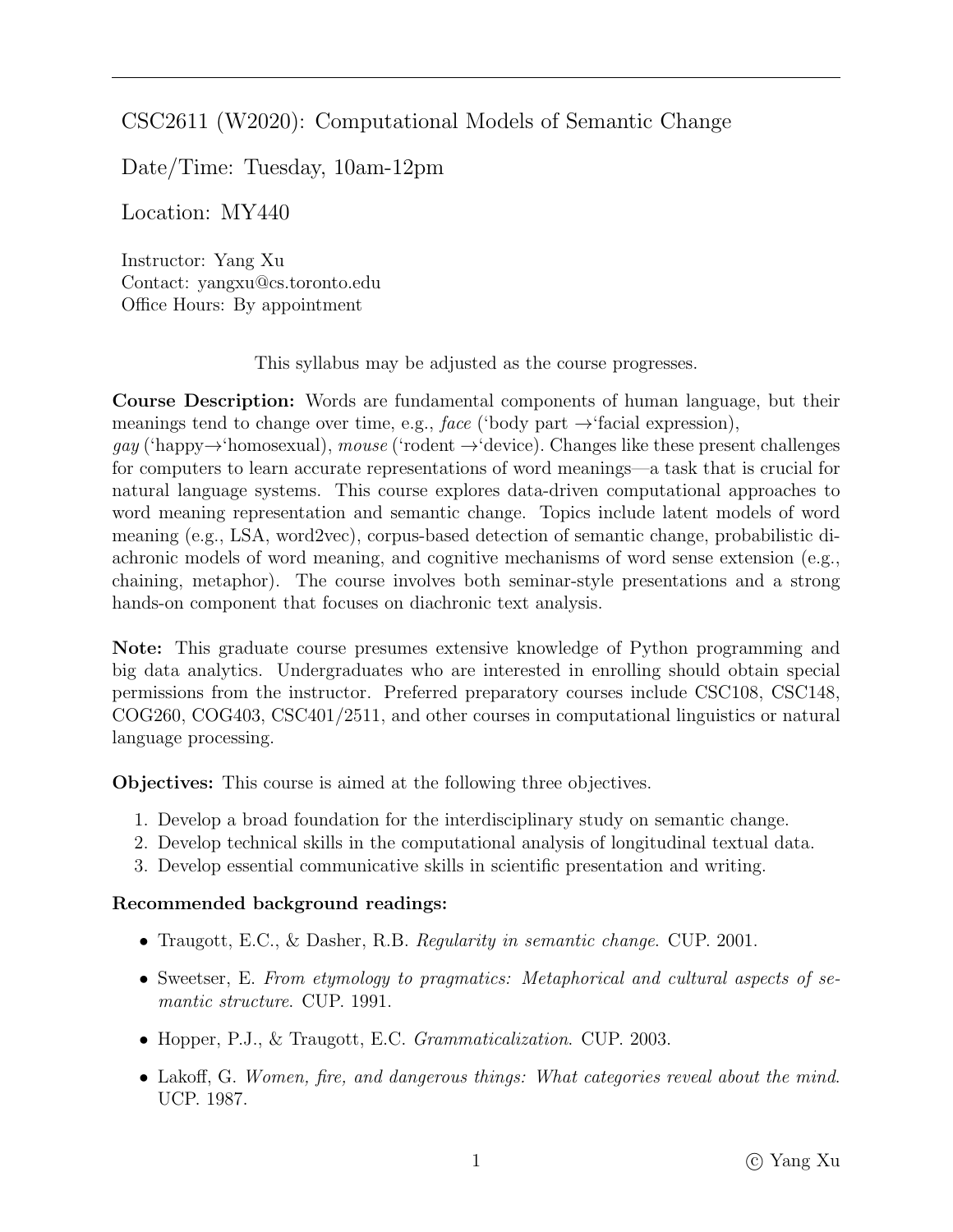# Deliverables and Assessments:

| Paper presentation                    | $25\%$ |
|---------------------------------------|--------|
| Lab assignment (with code repository) | 20%    |
| Project proposal                      | 10%    |
| Project milestones                    | $5\%$  |
| Project final report                  | 20%    |
| Project final presentation            | 10%    |
| Project code repository               | $10\%$ |

## Letter Grade Scale:

| 90 - 100% $A+$ 77 - 79% B+<br>85 - 89% $A$ 73 - 76% B<br>80 - 84% $A-$ 70 - 72% B- |                                                      |  |
|------------------------------------------------------------------------------------|------------------------------------------------------|--|
|                                                                                    |                                                      |  |
|                                                                                    | $\begin{array}{ c} 0.69\% & \text{fail} \end{array}$ |  |

#### Course Policies:

- General
	- Students are required to present and lead discussion on papers from the numerically indexed reading materials in "Schedule".
	- Students with scheduled presentations are required to send the PDF slides to the instructor two days before the presentations.
	- Late submissions will receive a 1 point deduction per delayed hour until no point can be further deducted.

### • Attendance

- Attendance is expected in general and required on days of presentation.
- Students are responsible for all missed assignments due to absence, unless they notify the instructor at least two days prior to the due date.

### • Project

- Students are expected to work independently on projects.
- Students may obtain the instructor's permission to work on their own research projects, provided that the projects are relevant to the course.
- Students may proceed with their projects only if the initial proposals have been approved by the instructor. Otherwise they may do so until the revised proposals have been approved.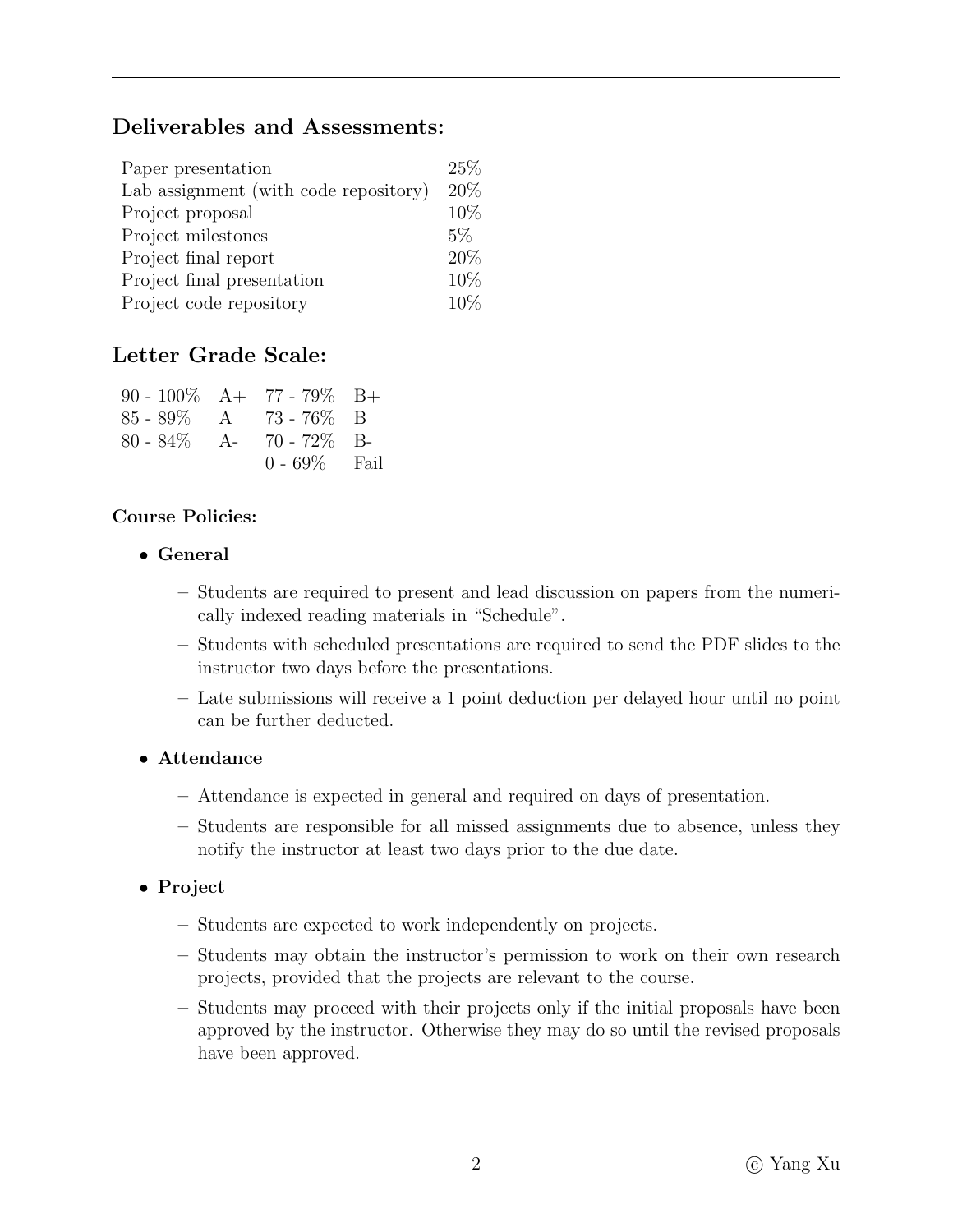Schedule (see course webpage for readings, presentations, and projects):

| Date               | Content                                                                                                                                                                                                                                                                                                                                                                                                                                                                                                                                                              |
|--------------------|----------------------------------------------------------------------------------------------------------------------------------------------------------------------------------------------------------------------------------------------------------------------------------------------------------------------------------------------------------------------------------------------------------------------------------------------------------------------------------------------------------------------------------------------------------------------|
| Jan <sub>10</sub>  | The problem of semantic change                                                                                                                                                                                                                                                                                                                                                                                                                                                                                                                                       |
| J <sub>an</sub> 17 | Distributed representations of word meaning<br>1. Landauer, T.K. and Dumais, S.T. (1997). A solution to Plato's<br>problem: The latent semantic analysis theory of acquisition, induc-<br>tion, and representation of knowledge. <i>Psychological Review</i> , $104(2)$ ,<br>211-240.<br>2. Mikolov, T., Sutskever, I., Chen, K., Corrado, G., and Dean, J.<br>(2013). Distributed representations of words and phrases and their<br>compositionality. NIPS 2013.<br>• Basic exercise                                                                                |
| J <sub>an</sub> 24 | Detection of semantic change<br>3. Gulordava, K. and Baroni, M. (2011). A distributional similarity<br>approach to the detection of semantic change in the Google Books<br>Ngram corpus. <i>GEMS</i> 2011.<br>4. Kulkarni, V., Al-Rfou, R., Perozzi, B., and Skiena, S. (2015). Sta-<br>tistically significant detection of linguistic change. WWW 2015.<br>5. Recchia, G., Jones, E., Nulty, P., Regan, J., and de Bolla, P. (2016).<br>Tracing shifting conceptual vocabularies through time. European<br>Knowledge Acquisition Workshop 2016.<br>• Lab assignment |
| <u>Jan 31</u>      | Statistical laws of semantic change<br>6. Xu, Y. and Kemp, C. (2015). A computational evaluation of two<br>laws of semantic change. $CogSci$ 2015.<br>7. Hamilton, W.L., Leskovec, J., and Jurafsky, D. (2016). Diachronic<br>word embeddings reveal statistical laws of semantic change. ACL<br>2016.<br>$\bullet$ Project announcement<br>Reference survey for the project: Tahmasebi, N., Borin, L., and<br>Jatowt, A. (2018). Survey of computational approaches to lexical<br>semantic change. Preprint at ArXiv 2018.                                          |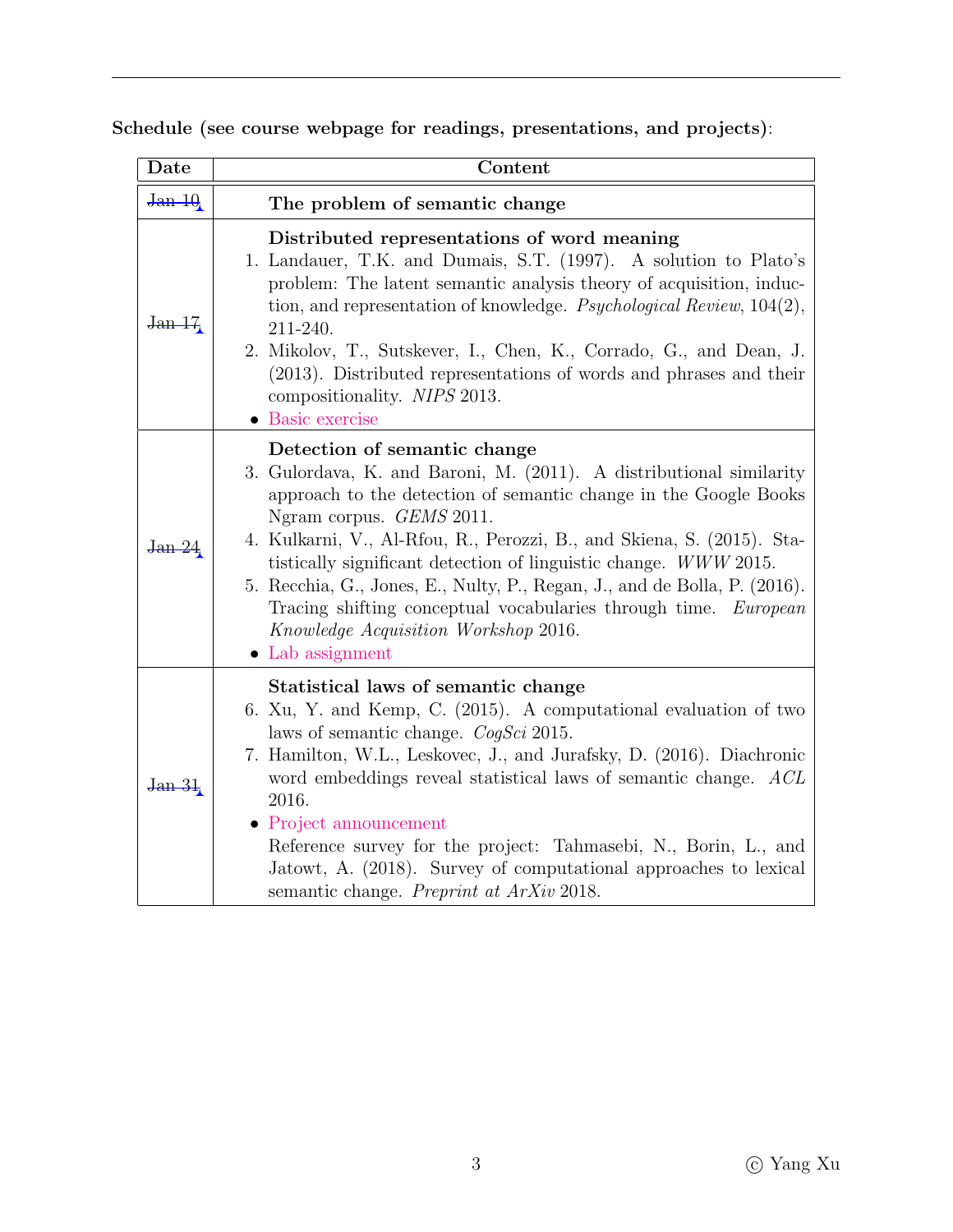| $\text{Feb} - 7$ | Methodologies and issues in semantic change<br>8. Sagi, E., Kaufmann, S., and Clark, B. (2009). Semantic density<br>analysis: Comparing word meaning across time and phonetic space.<br>Workshop on Geometrical Models of Natural Language Semantics<br>2009.<br>9. Dubossarsky, H., Weinshall, D., and Grossman, E. (2017). Outta<br>control: Laws of semantic change and inherent biases in word rep-<br>resentation models. <i>EMNLP</i> 2017.<br>10. Dubossarsky, H., Hengchen, S., Tahmasebi, N., and Schlechtweg, D.<br>(2019). Time-Out: Temporal Referencing for Robust Modeling of<br>Lexical Semantic Change. <i>EMNLP</i> 2019.<br>• Lab assignment due |
|------------------|--------------------------------------------------------------------------------------------------------------------------------------------------------------------------------------------------------------------------------------------------------------------------------------------------------------------------------------------------------------------------------------------------------------------------------------------------------------------------------------------------------------------------------------------------------------------------------------------------------------------------------------------------------------------|
| $\text{Feb}\,14$ | Probabilistic models of semantic change<br>11. Fremann, L. and Lapata, M. (2016). A Bayesian model of di-<br>achronic meaning change. ACL 2016.<br>12. Bamler, R. and Mandt, S. (2018). Dynamic word embeddings.<br>ICML 2017.<br>• Project proposal due                                                                                                                                                                                                                                                                                                                                                                                                           |
|                  | Word sense induction                                                                                                                                                                                                                                                                                                                                                                                                                                                                                                                                                                                                                                               |
| <u>Feb 28</u>    | 13. Lau, J.H., Cook, P., McCarthy, D., Newman, D., and Baldwin, T.<br>$(2012)$ . Word sense induction for novel sense detection. <i>EACL</i> 2012.<br>14. Hu, R., Li, S., and Liang, S. (2019). Diachronic sense modeling with<br>deep contextualized word embeddings: An ecological view. ACL<br>2019.                                                                                                                                                                                                                                                                                                                                                            |
| Mar <sub>7</sub> | Word sense extension<br>15. Xu, Y., Malt, B.C., and Srinivasan, M. (2017). Evolution of word<br>meanings through metaphorical mapping: Systematicity over the<br>past millennium. Cognitive Psychology, 96, 41-53.<br>16. Ramiro, C., Srinivasan, M., Malt, B.C. and Xu, Y. (2018). Algo-<br>rithms in the historical emergence of word senses. $PNAS$ , $115(10)$ ,<br>2323-2328.                                                                                                                                                                                                                                                                                 |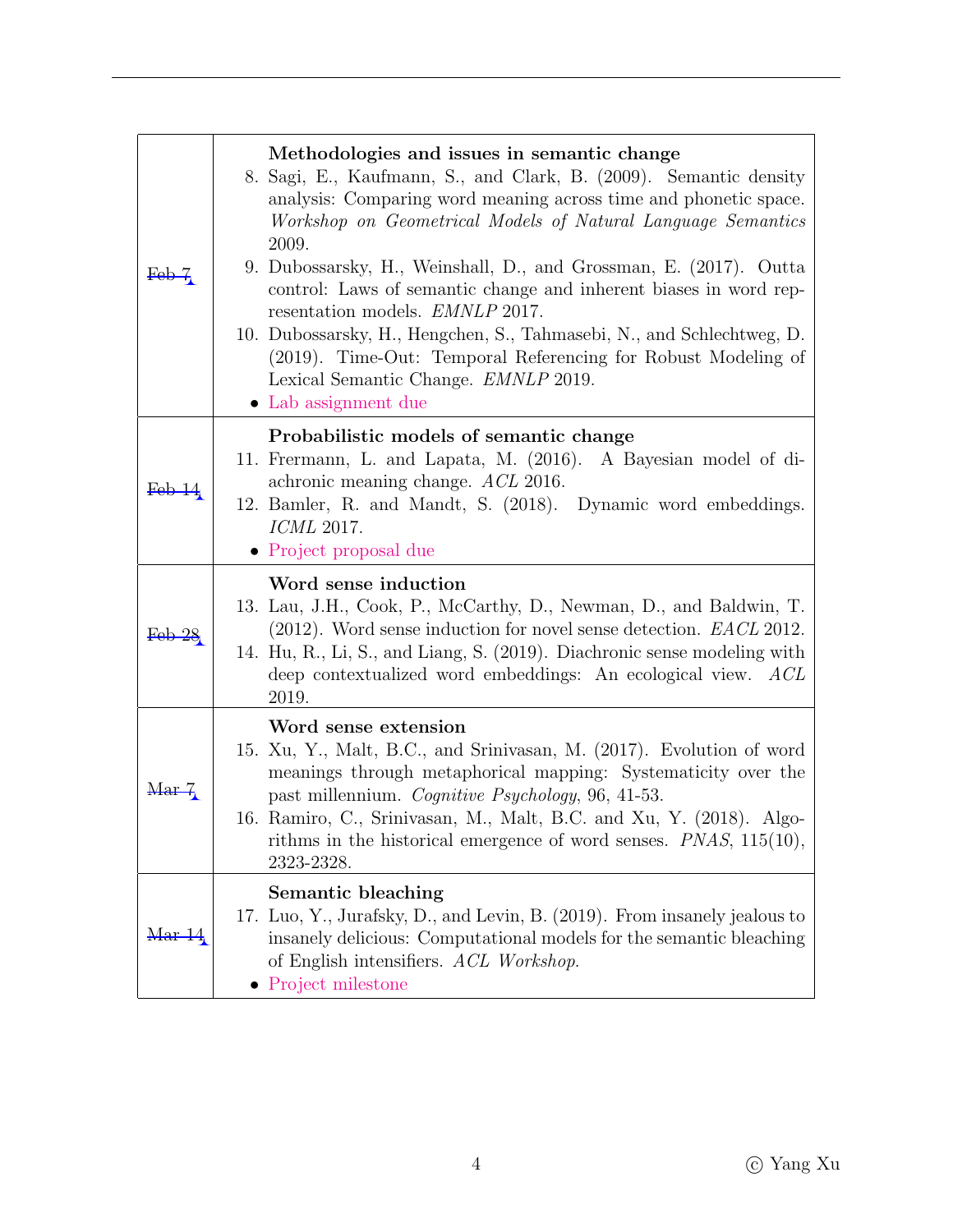| Mar 21         | Relations to cross-linguistic semantics<br>18. Youn, H., Sutton, L., Smith, E., , and Bhattacharya, T. (2016).<br>On the universal structure of human lexical semantics. <i>PNAS</i> ,<br>$113(7), 1766-1771.$<br>19. Ammar, W., Mulcaire, G., Tsvetkov, Y., Lample, G., Dyer, C.,<br>and Smith, N. A. (2016). Massively multilingual word embeddings.<br>$arXiv$ preprint $arXiv:1602.01925$ |
|----------------|-----------------------------------------------------------------------------------------------------------------------------------------------------------------------------------------------------------------------------------------------------------------------------------------------------------------------------------------------------------------------------------------------|
| <u> ۱ar 28</u> | Relations to social science<br>20. Eisenstein, J., O'Connor, B., Smith, N.A., and Xing, E. (2014). Dif-<br>fusion of lexical change in social media. PLOS ONE, 9(11), e113114.<br>21. Garg, N., Schiebinger, L., Jurafsky, D., and Zou, J. (2018). Word<br>embeddings quantify 100 years of gender and ethnic stereotypes.<br>PNAS, 115(16), E3635-E3644.                                     |
|                | • Project final presentation<br>• Project final report due Friday of the same week                                                                                                                                                                                                                                                                                                            |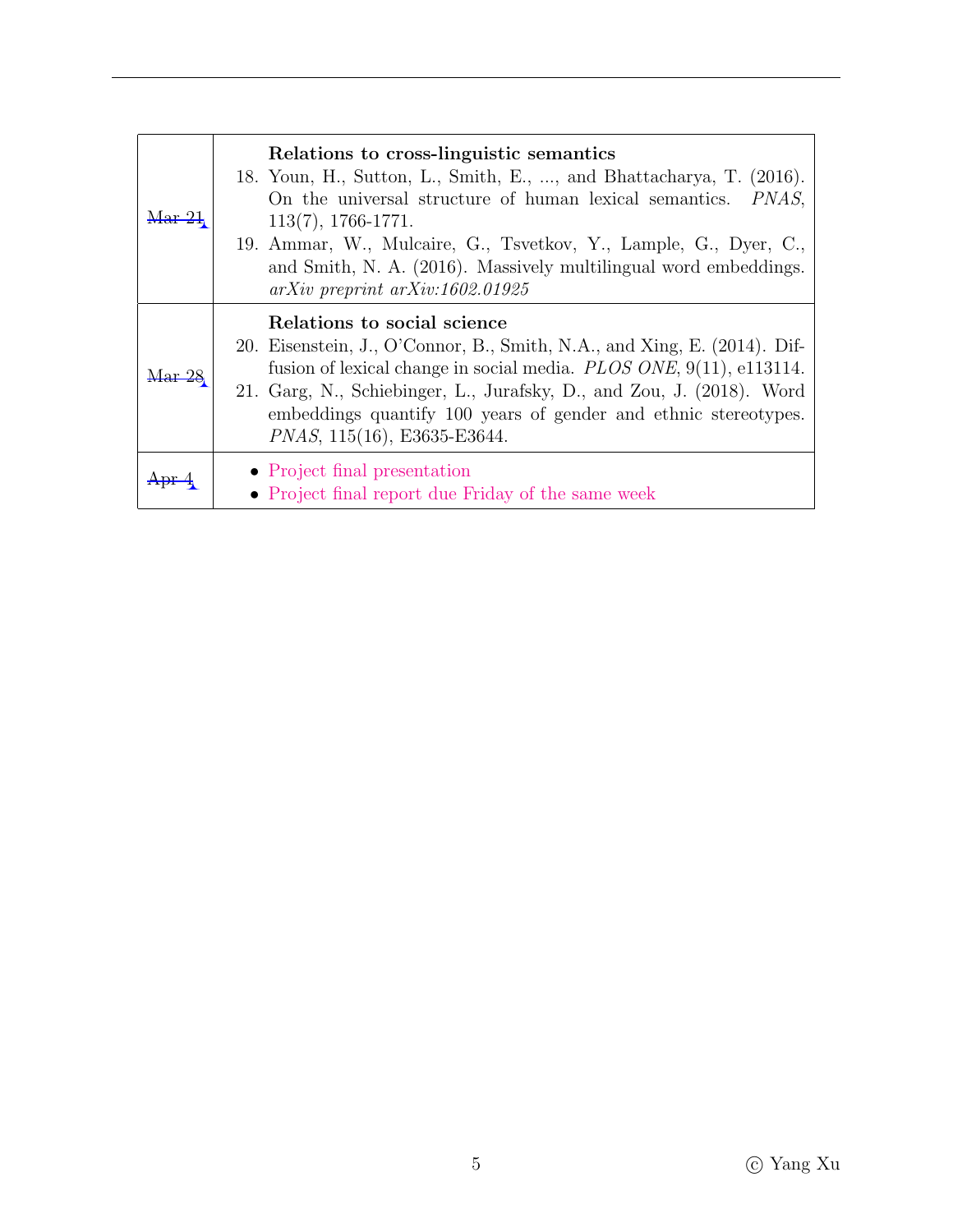### Project Report Guidelines

- Report should be 7-8 pages following the LaTeX template of ACL proceedings.
- Report should be structured as follows:

Abstract - Introduction - Related work - Methods - Data - Results - Discussion - References.

- Methods should provide GitHub (<github.com>) or OSF (<osf.io>) link to code/data.
- Report not conforming to the above standards will not receive any credit.
- Reporting style should support replication of the analyses and results described.
- Report and appendix should be submitted as a single PDF, with name(s) on page 1.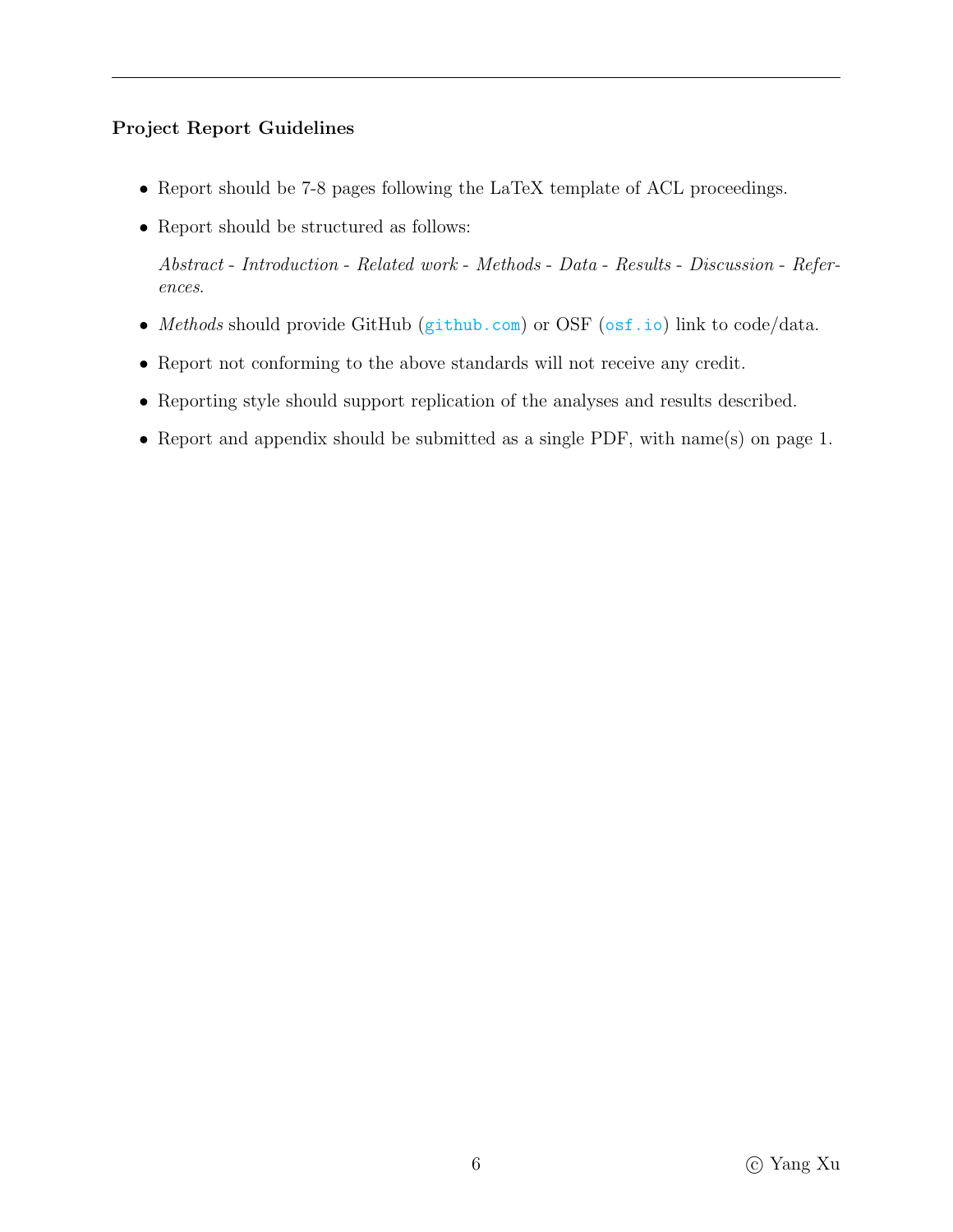#### Resources:

• Python:

Jupyter: <https://jupyter-notebook-beginner-guide.readthedocs.io/en/latest/> Natural Language Processing with Python: <http://www.nltk.org/book/> Natural Language Toolkit: <http://www.nltk.org/> Bare essentials: <http://www.cs.toronto.edu/~yangxu/PythonBookletV4.pdf>

• GitHub:

Creating a repo: <https://help.github.com/articles/create-a-repo/>

Common commands: <https://gist.github.com/jedmao/5053440>

• Word embeddings:

Word2vec: <https://code.google.com/archive/p/word2vec/>

GLOVE: <https://nlp.stanford.edu/projects/glove/>

Lda2vec: <https://github.com/cemoody/lda2vec>

tSNE: <https://github.com/paulorauber/thesne>

HistWords: <https://nlp.stanford.edu/projects/histwords/>

• Longitudinal text corpora:

Project Gutenberg: <https://www.gutenberg.org/>

Google N-grams: [http://storage.googleapis.com/books/ngrams/books/datasetsv](http://storage.googleapis.com/books/ngrams/books/datasetsv2.html)2. [html](http://storage.googleapis.com/books/ngrams/books/datasetsv2.html)

Syntactic N-grams: [http://commondatastorage.googleapis.com/books/syntactic-](http://commondatastorage.googleapis.com/books/syntactic-ngrams/index.html)ngrams/ [index.html](http://commondatastorage.googleapis.com/books/syntactic-ngrams/index.html)

Helsinki Corpus of English: <http://www.helsinki.fi/varieng/CoRD/corpora/HelsinkiCorpus/>

Early English Books Online: <https://corpus.byu.edu/eebo/>

CHILDES: <https://childes.talkbank.org/>

• Lexical resources:

WordNet: <https://wordnet.princeton.edu/>

MetaNet: <https://metanet.icsi.berkeley.edu/metanet/>